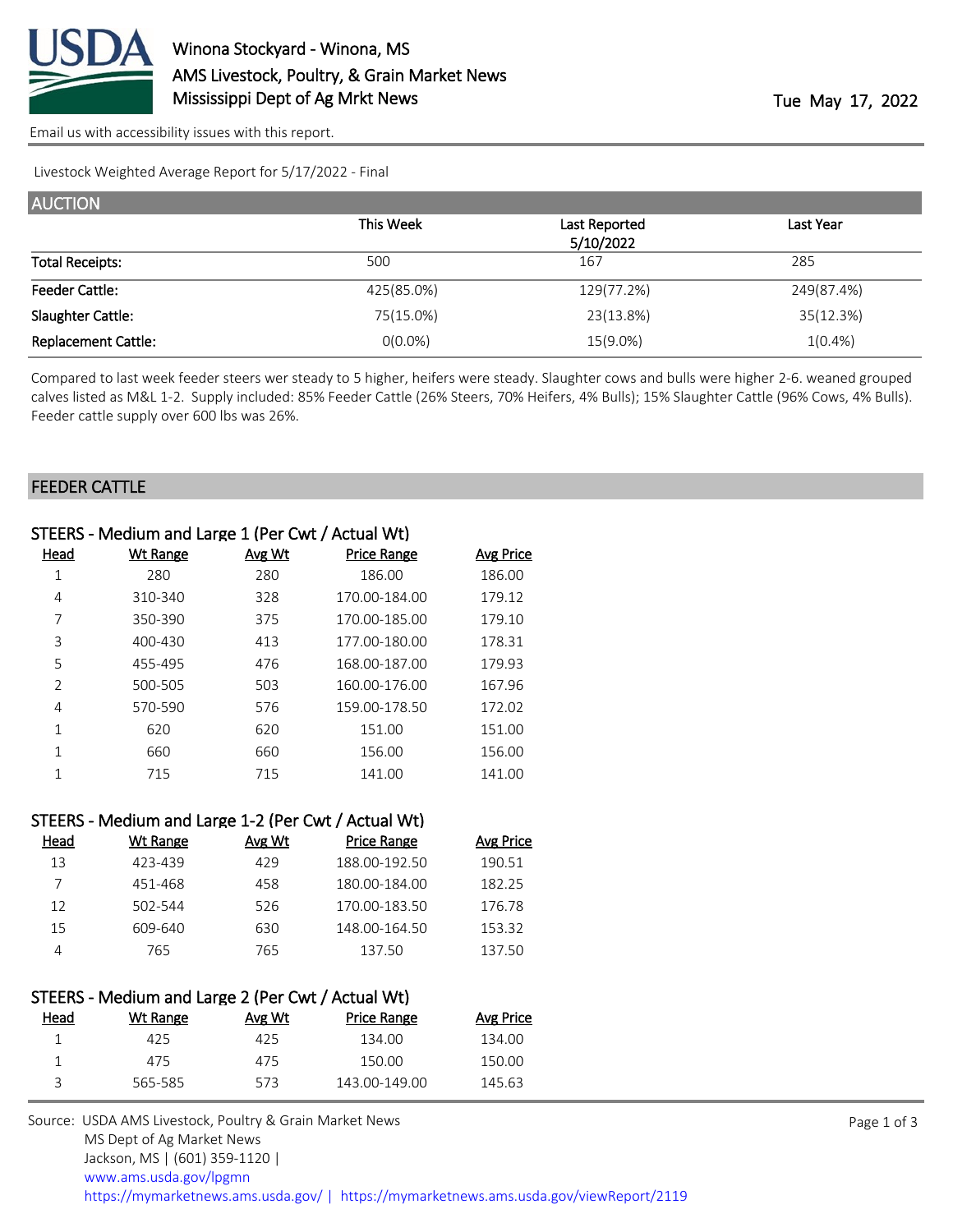

[Email us with accessibility issues with this report.](mailto:mars@ams.usda.gov?subject=508%20issue)

|                | HEIFERS - Medium and Large 1 (Per Cwt / Actual Wt) |        |                    |                  |
|----------------|----------------------------------------------------|--------|--------------------|------------------|
| Head           | Wt Range                                           | Avg Wt | <b>Price Range</b> | <b>Avg Price</b> |
| $\overline{2}$ | 235-240                                            | 238    | 140.00-148.00      | 144.04           |
| 1              | 280                                                | 280    | 140.00             | 140.00           |
| 4              | 335-345                                            | 341    | 140.00-155.00      | 144.75           |
| 9              | 355-395                                            | 376    | 140.00-154.00      | 148.48           |
| 5              | 400-440                                            | 417    | 140.00-150.00      | 143.51           |
| $\overline{2}$ | 470-495                                            | 483    | 136.00-137.00      | 136.49           |
| 1              | 520                                                | 520    | 144.00             | 144.00           |
| 6              | 550-590                                            | 571    | 133.00-143.00      | 137.33           |
| $\mathbf{1}$   | 600                                                | 600    | 141.00             | 141.00           |
| 1              | 650                                                | 650    | 136.00             | 136.00           |
| 1              | 800                                                | 800    | 120.00             | 120.00           |
|                |                                                    |        |                    |                  |

## HEIFERS - Medium and Large 1-2 (Per Cwt / Actual Wt)

| Head | Wt Range | Avg Wt | <b>Price Range</b> | <b>Avg Price</b> |
|------|----------|--------|--------------------|------------------|
| 20   | 368-390  | 385    | 140.00-157.00      | 152.14           |
| 3    | 417      | 417    | 147.00             | 147.00           |
| 36   | 452-495  | 468    | 145.00-154.00      | 151.75           |
| 9    | 523-534  | 530    | 145.00             | 145.00           |
| 61   | 556-591  | 572    | 135.00-145.50      | 142.54           |
| 54   | 650-673  | 668    | 135.00-138.75      | 136.30           |
|      | 994      | 994    | 85.00              | 85.00            |

### HEIFERS - Medium and Large 2 (Per Cwt / Actual Wt)

| Head          | Wt Range | Avg Wt | <b>Price Range</b> | <b>Avg Price</b> |
|---------------|----------|--------|--------------------|------------------|
|               | 275      | 275    | 120.00             | 120.00           |
|               | 335      | 335    | 121.00             | 121.00           |
| $\mathcal{P}$ | 380-385  | 383    | 120.00-135.00      | 127.45           |
|               | 445      | 445    | 119.00             | 119.00           |
| $\mathcal{P}$ | 565-570  | 568    | 110.00-120.00      | 114.98           |
|               | 625      | 625    | 120.00             | 120.00           |
|               | 650      | 650    | 123.00             | 123.00           |

#### HEIFERS - Large 1-2 (Per Cwt / Actual Wt)

| <b>Head</b> | Wt Range | Avg Wt | <b>Price Range</b> | <b>Avg Price</b> |
|-------------|----------|--------|--------------------|------------------|
|             | 475      | 475    | 149.00             | 149.00           |

|             | BULLS - Medium and Large 1 (Per Cwt / Actual Wt) |        |                    |           |
|-------------|--------------------------------------------------|--------|--------------------|-----------|
| <u>Head</u> | Wt Range                                         | Avg Wt | <b>Price Range</b> | Avg Price |
|             | 275                                              | 275    | 176.00             | 176.00    |